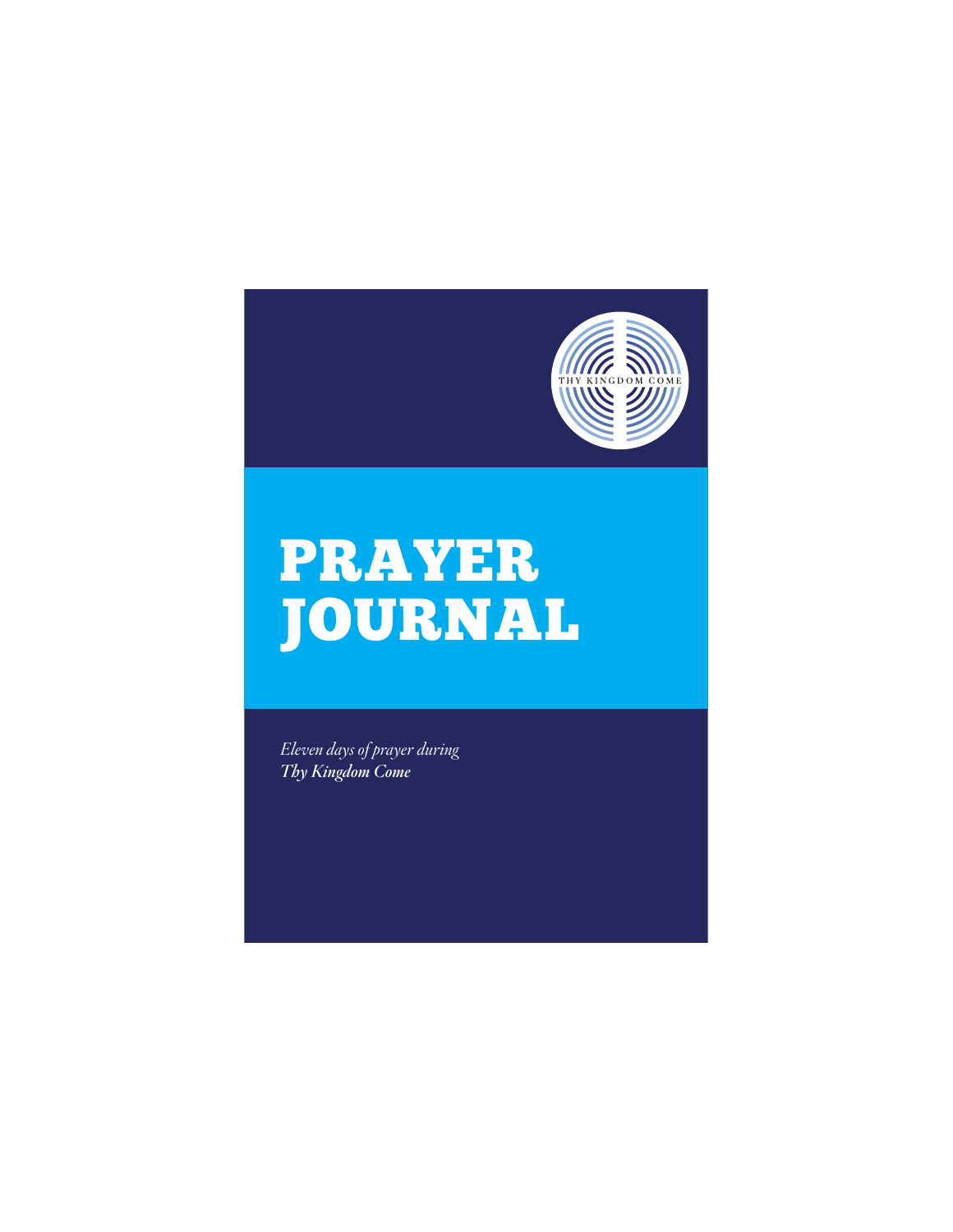## JOIN A PRAYER **MOVEMENT**

Thy Kingdom Come is a chance for you to pray for five of your family and friends and join a wave of prayer happening all over the world.

*What can I do? Make sure you sign up to #pledge2pray at thykingdomcome.global.*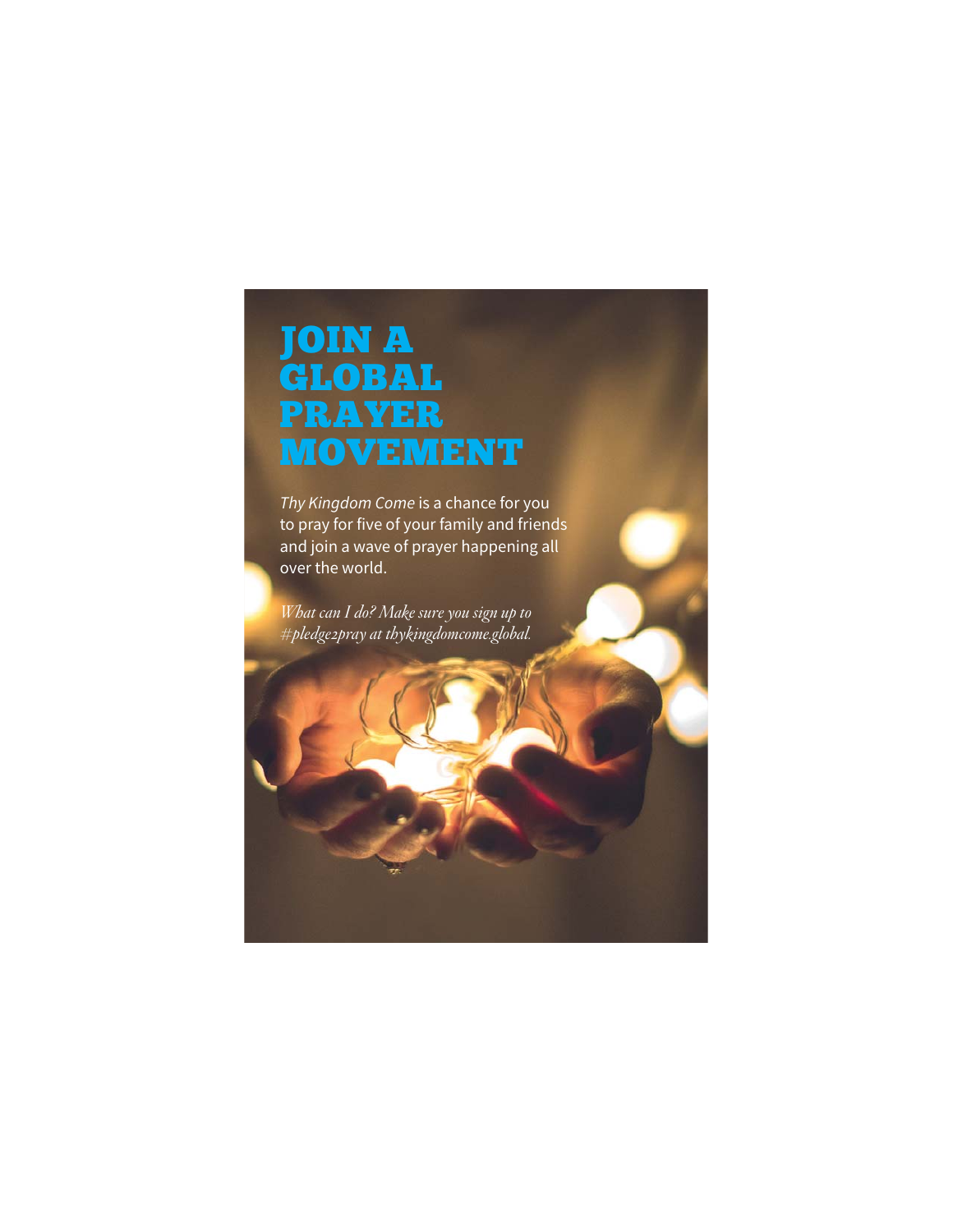#### **PRAYER JOURNAL**

**Journal**<br>Use this journal to sketch and scribble your thoughts, prayers and any answers as you go through the eleven days.

*Each day there is a different theme to help you pray. There are new videos daily showing how other young people are praying for their families and friends so check out Thy Kingdom Come YouTube or Vimeo.*

*Get Involved – post your thoughts and prayers using the hashtags and be part of this global prayer movement.*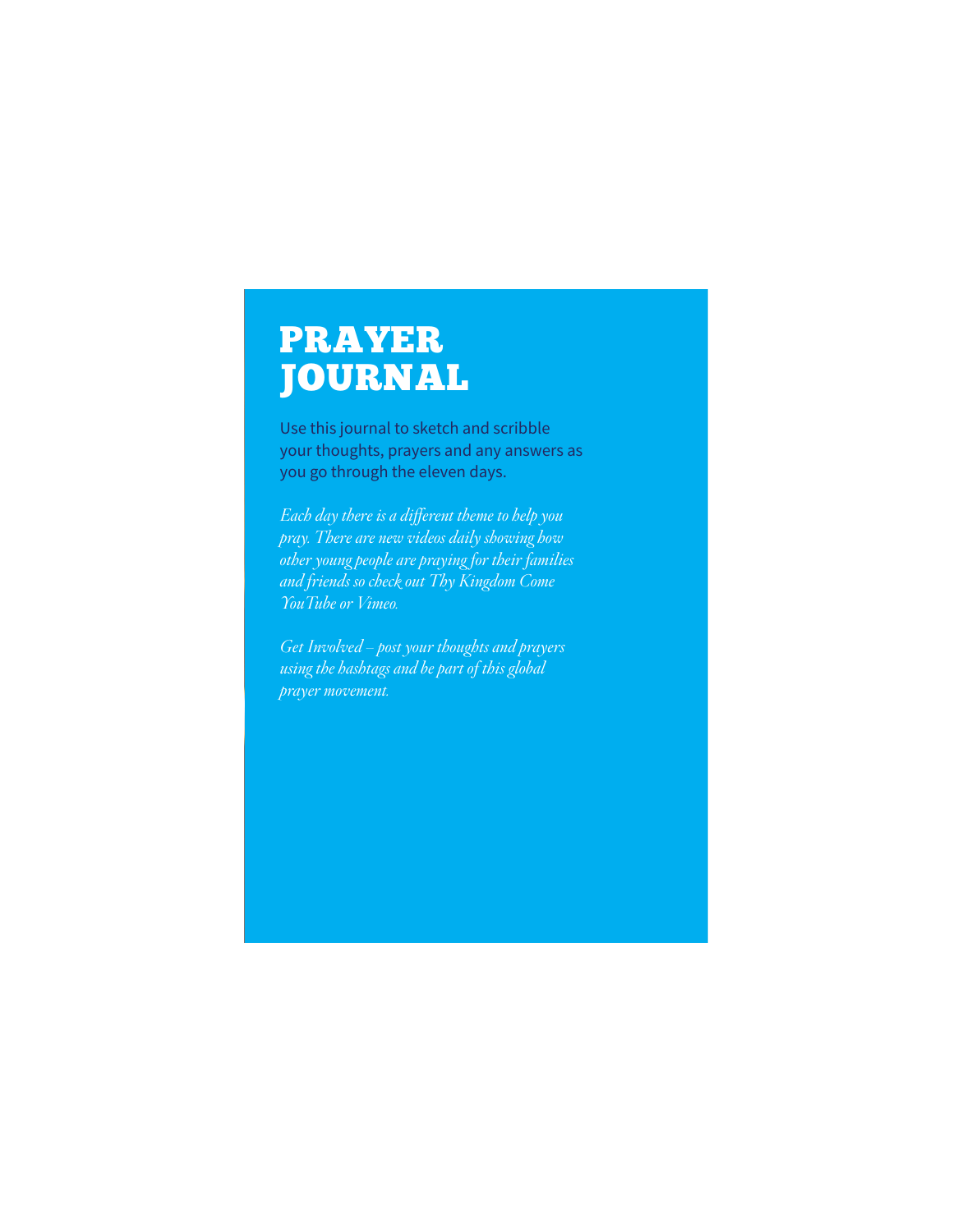## FOR F FOR FIVE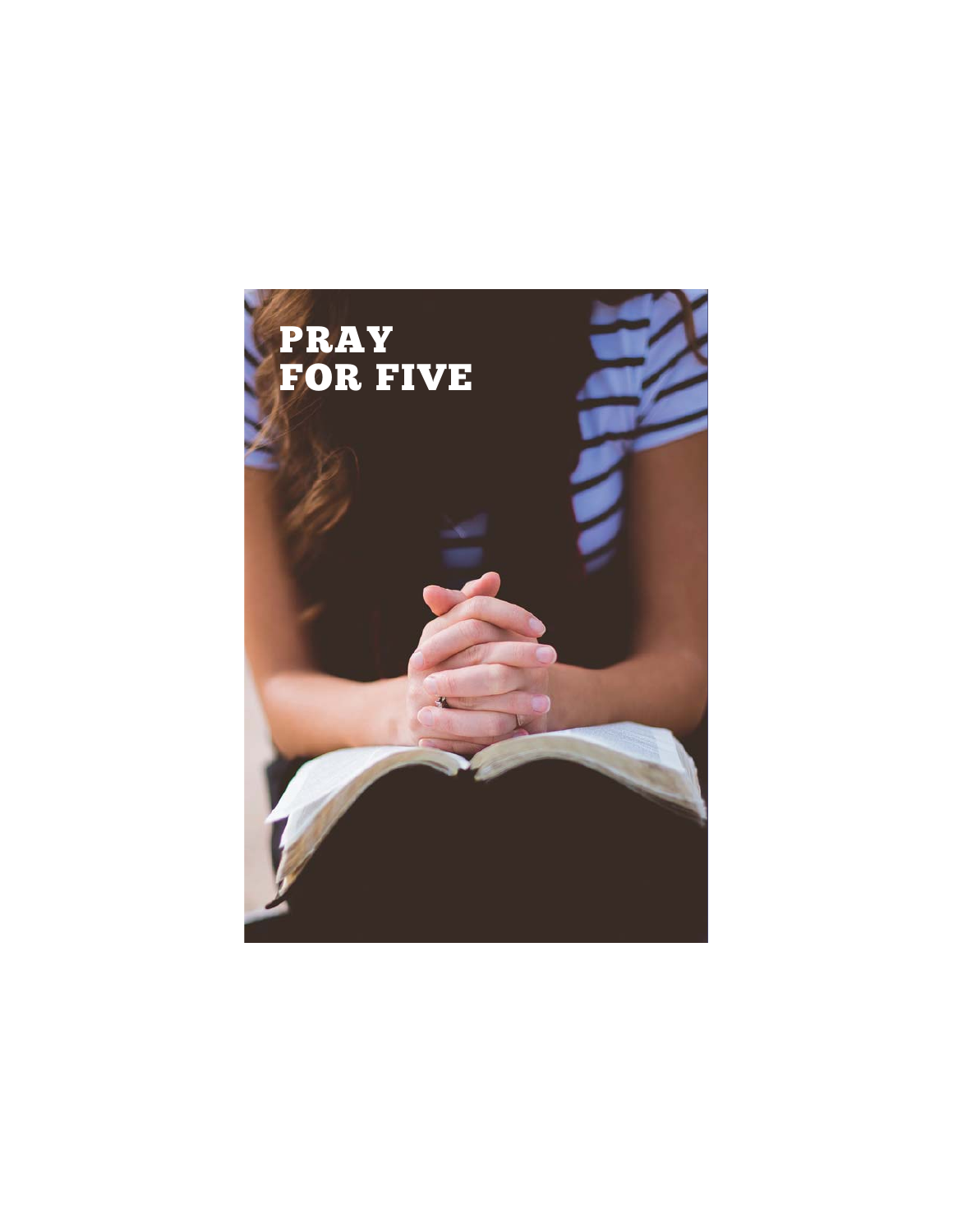Choose five people to pray for during Thy Kingdom Come and write their names here:

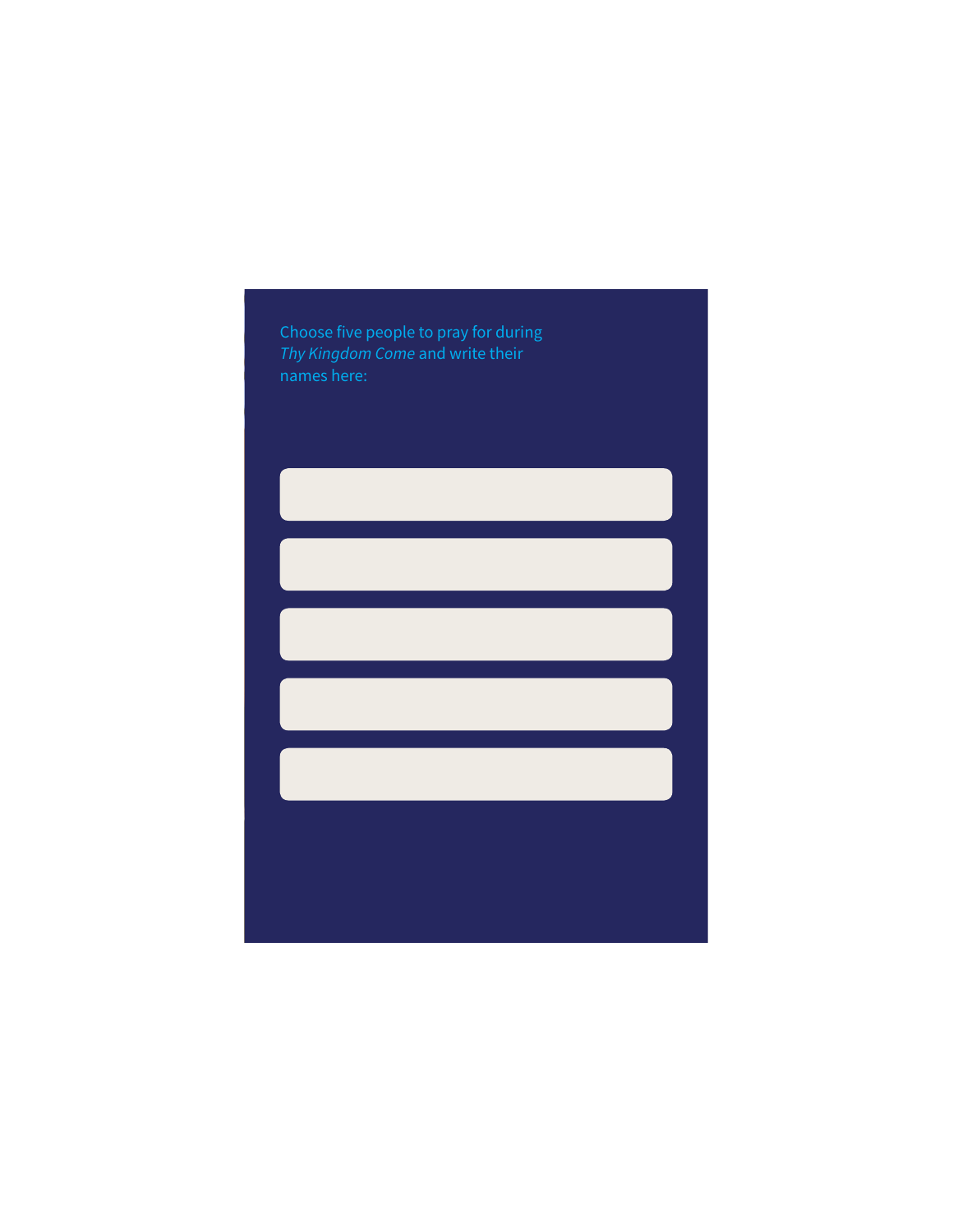### 1: **ToJESUS**

#### Today I #pledge2pray #ToJesus

*The clothes you wear today say something about the kind of things you want to associate yourself with. It's the same for the music through your headphones, the phone in your pocket and the things you snap. Of course we all want to be unique. It is all about being authentic. But everyone follows other people.* 

*A disciple follows Jesus. And actually it's the only way we find out how to be uniquely us. It's the only route to authenticity.*

*How closely are you following him? Pray you would go his way today.*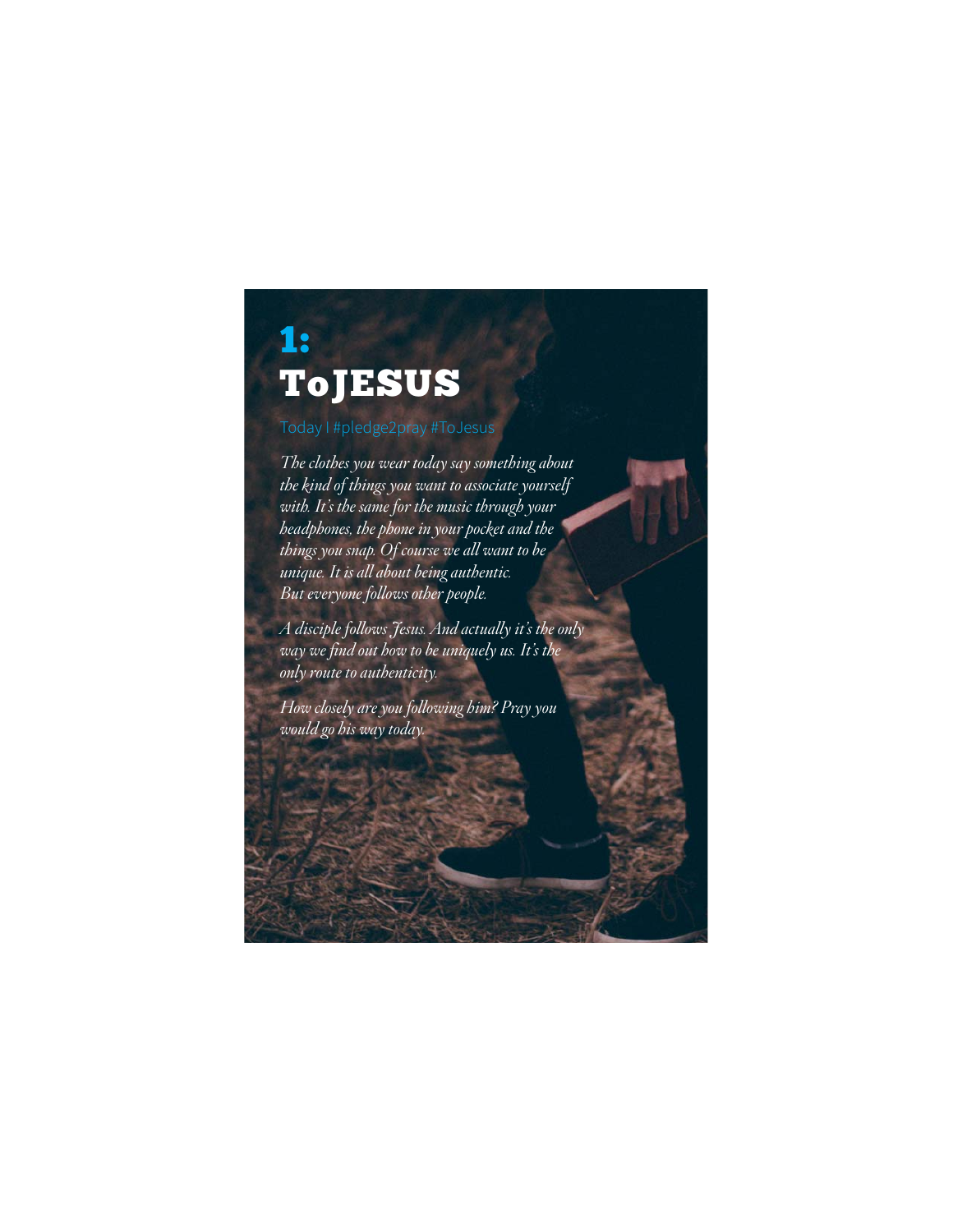*I follow you Jesus*

Pray for your five to follow Jesus too.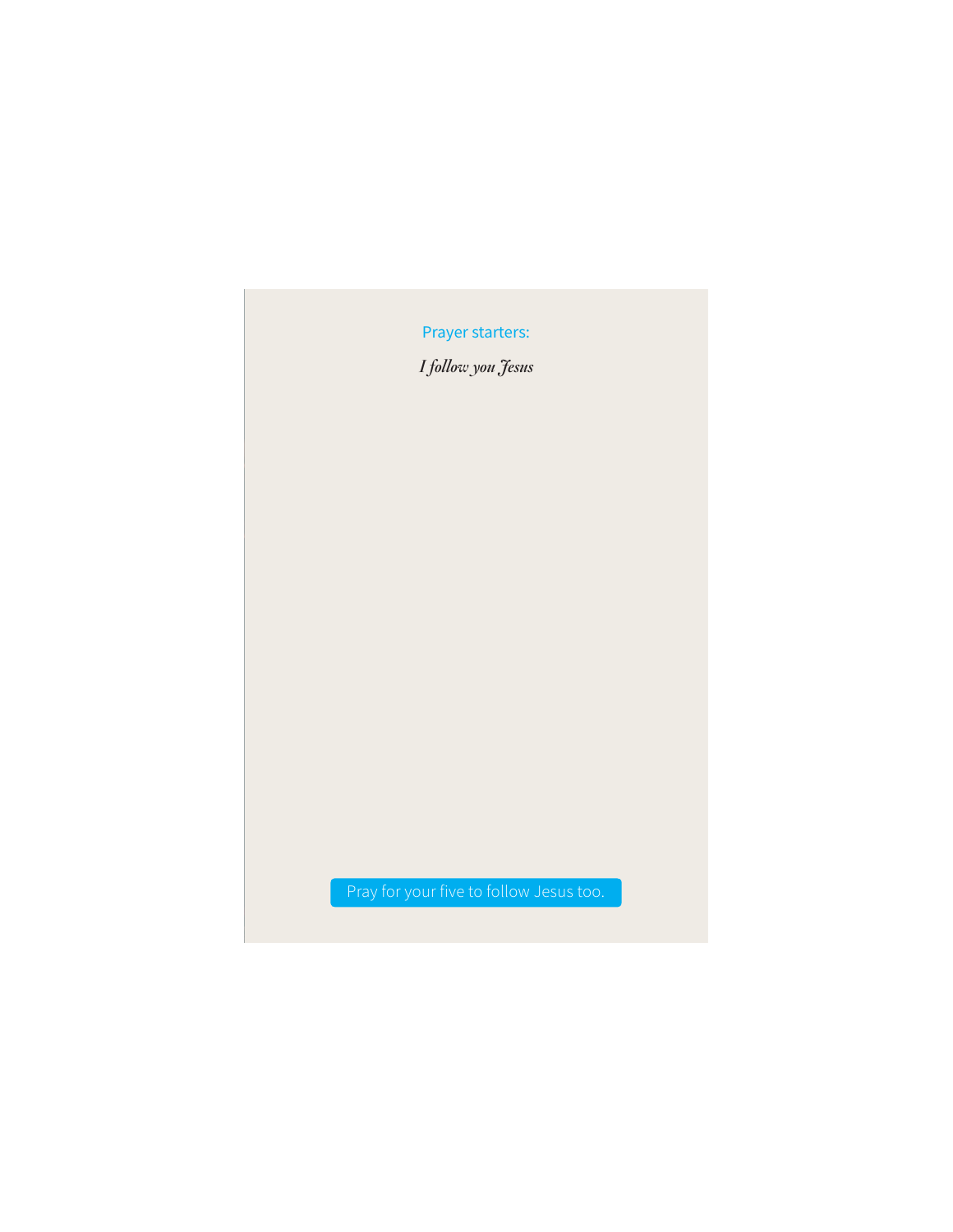*I praise you Jesus*

Pray your friends and family might see God's glory.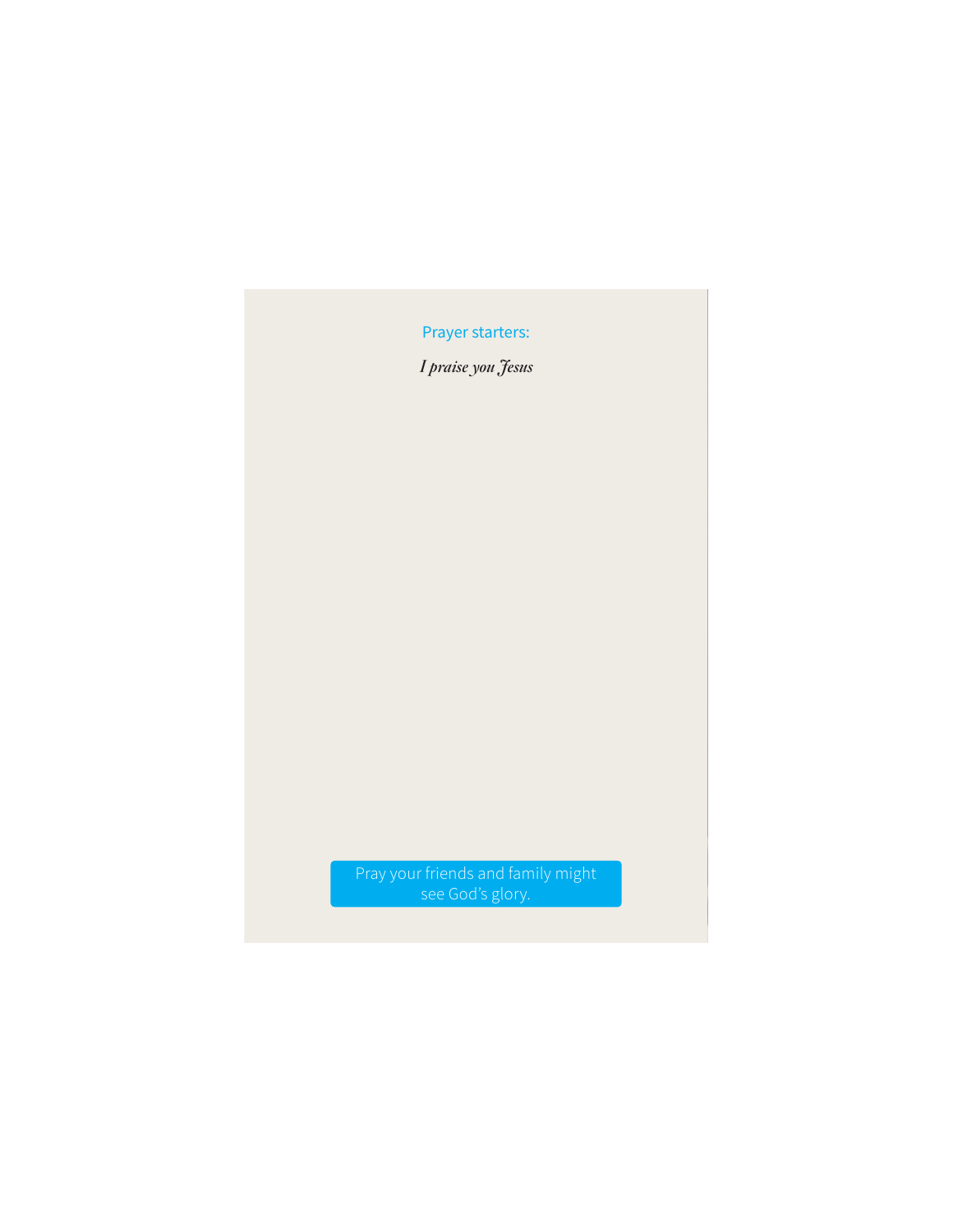### 2: PRAISE

*Praise changes things. Not in a spooky way, but at least in this way. Think about a relationship you have which is full of criticism. What effect does it have on you? Of course it's negative. It drains us, and makes us close down. But when someone gives us a word of praise – not flattery – the effect of that on us is brilliant. We open up. We feel more ourselves.* 

*Praise for Jesus opens up space for him to come and meet us. Tell him what it is you want to praise him for. Open up the space for an encounter.*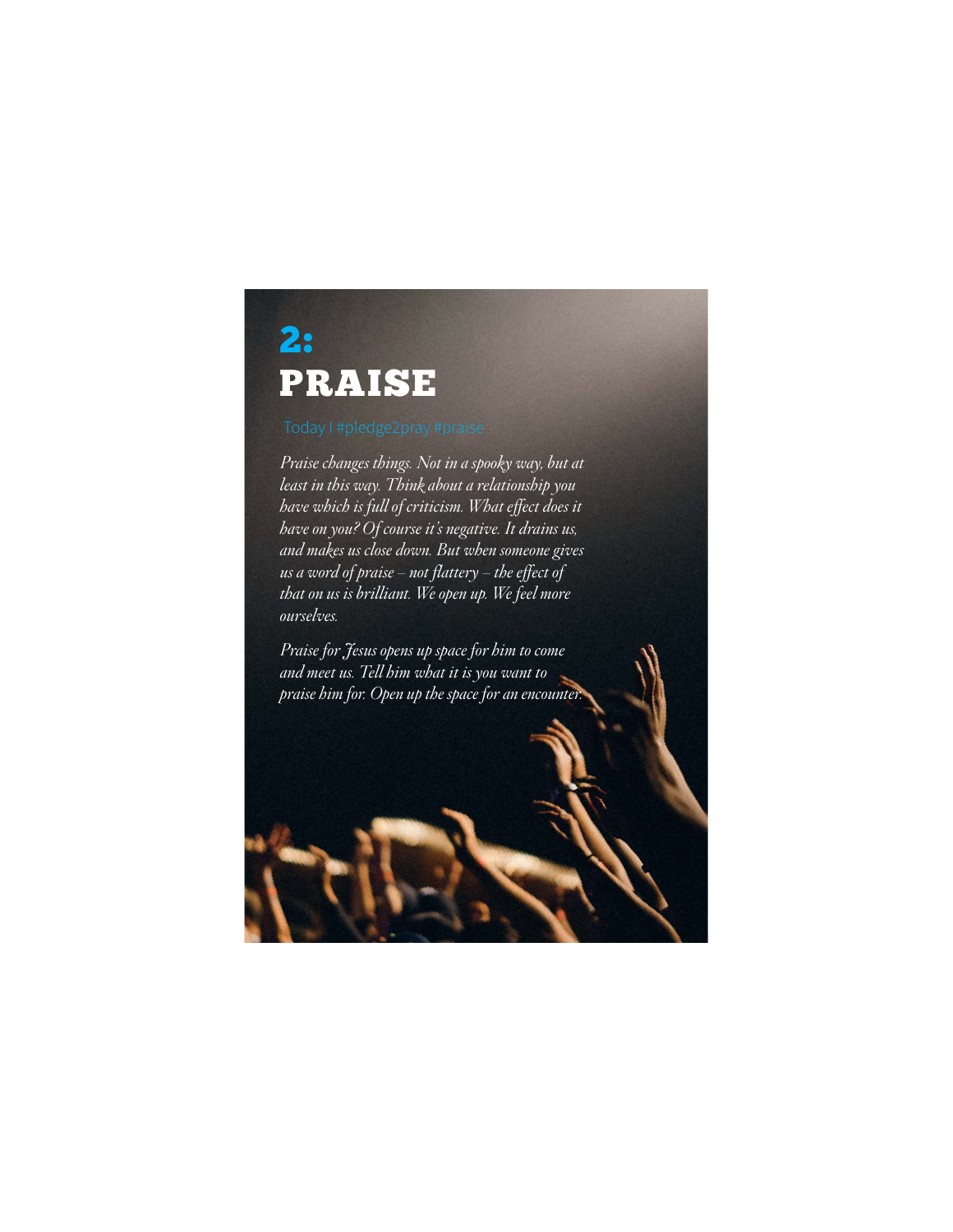#### 3.

### **THANKS**

### --<br>Today I #pledge2pray #thanks

*There's always stuff to moan about. To complain about. To whinge about. The more we do that – the less we see of the gifts around us.*

*But when we take time for being grateful we see it all differently.* 

*Make a list of ten things you have to be thankful for. It shouldn't be hard.*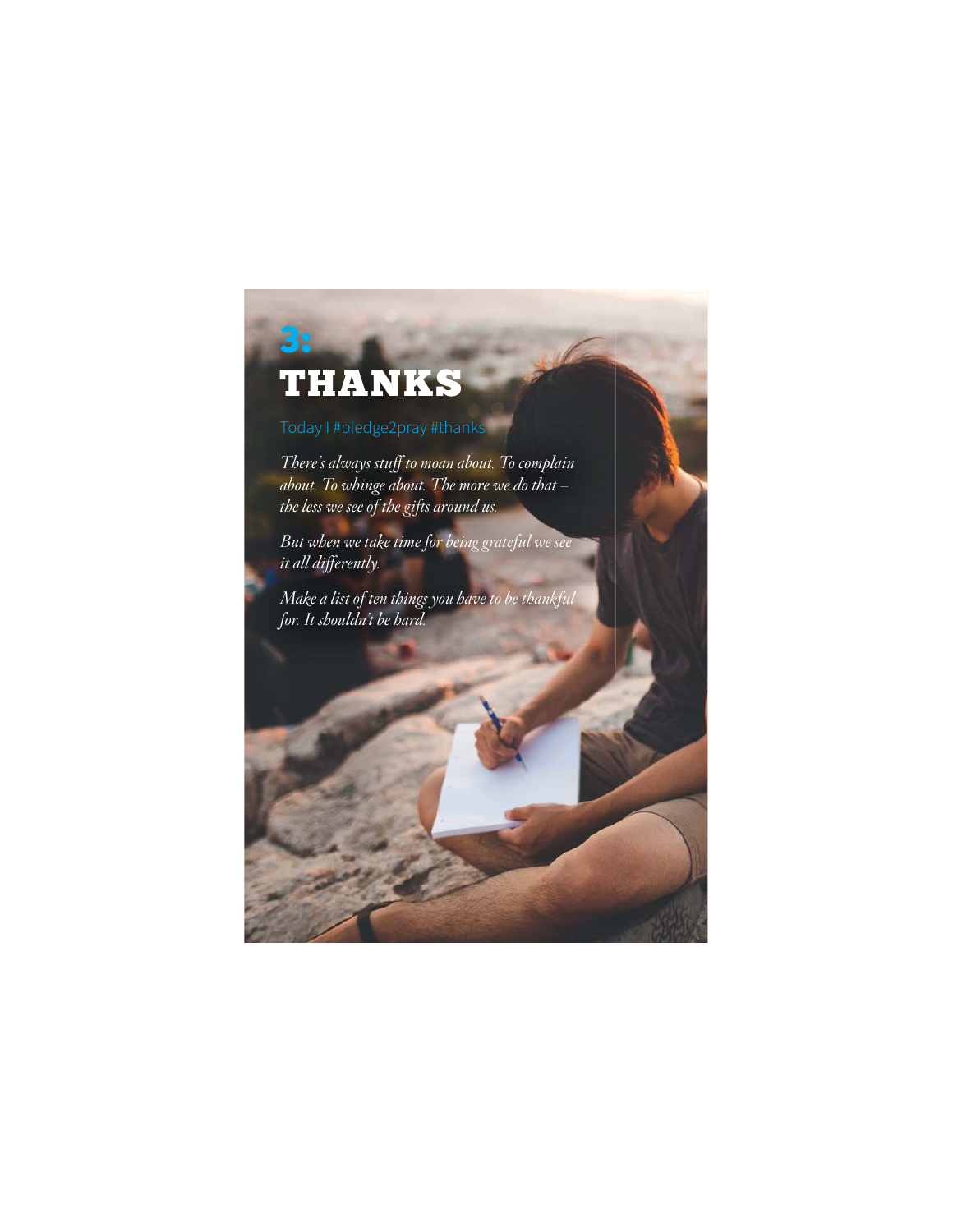*I give thanks*

Thank God for your five family and friends.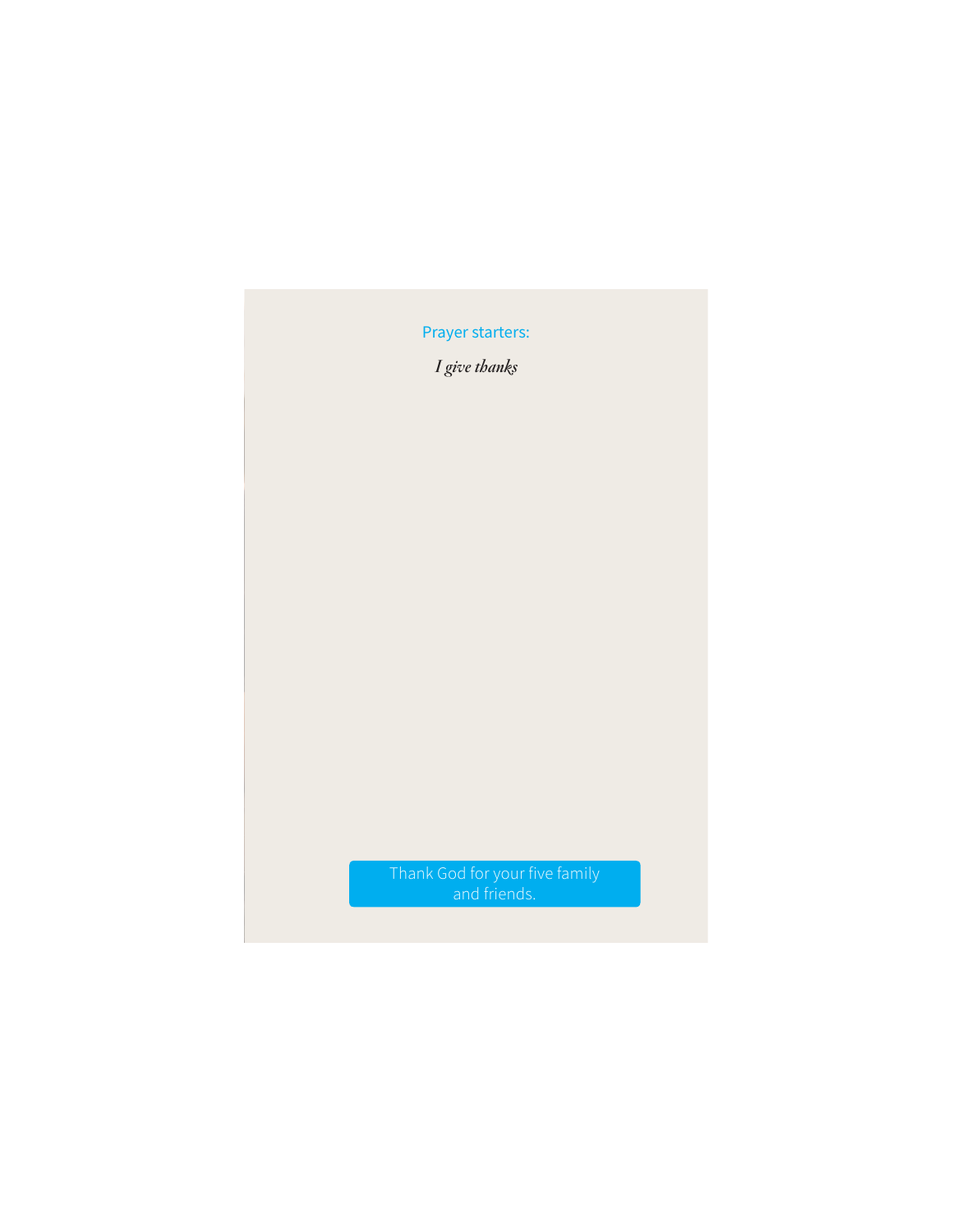*I am sorry* 

Pray your five will know God's forgiveness.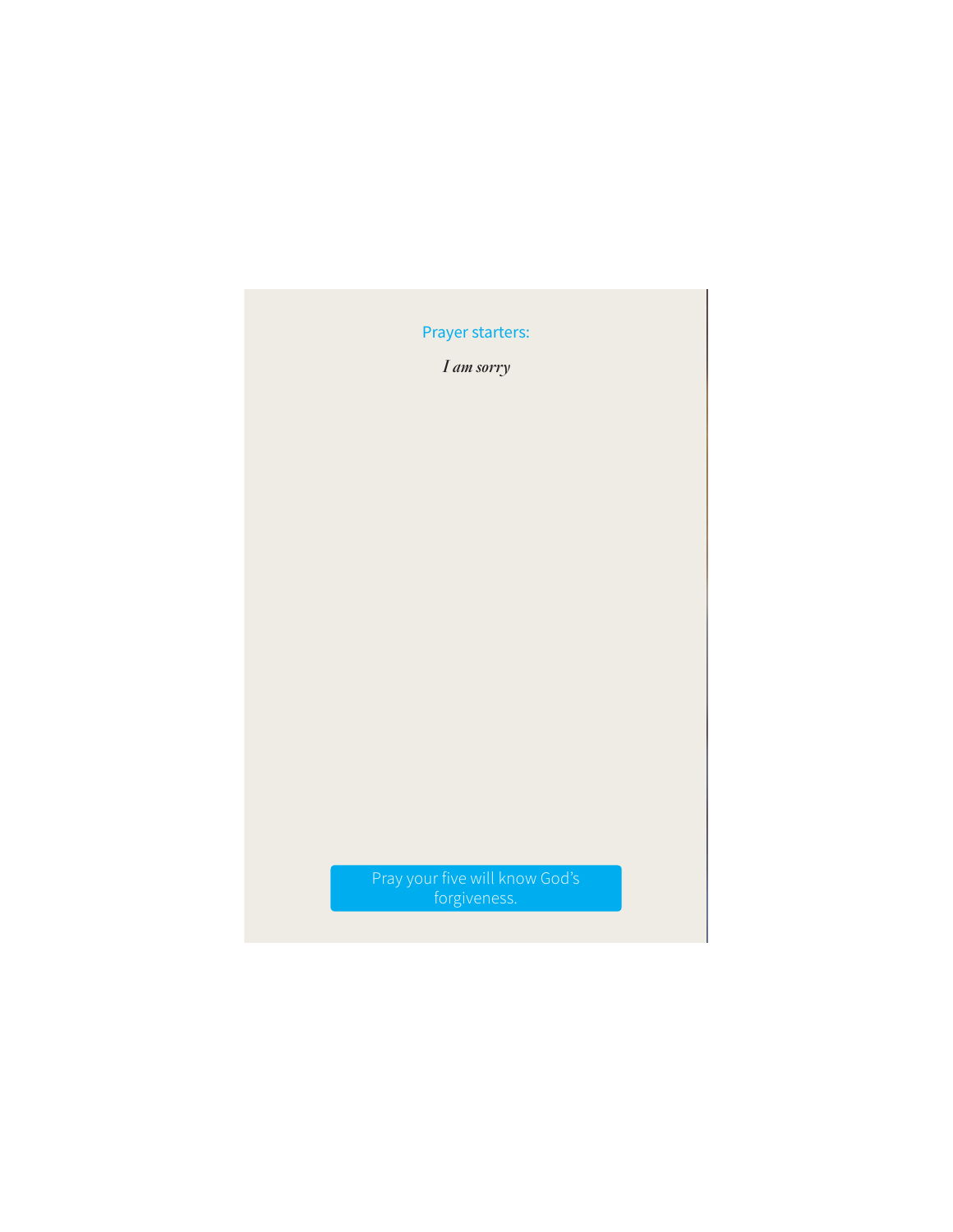### 4: **SORRY**

### -<br>Today I #pledge2pray #sorry

*When there's something between us and friends and family – something that has happened that we regret, that has caused hurt, that feels wrong – the only way for a relationship to recover is by saying sorry. Otherwise we can never look that person in the eye.*

*Confession is saying sorry to God – so we can look him in the eye again. Ask the Holy Spirit to bring to the surface the things you need to say sorry for. Sit before God's face. Look him in the eye. See how much he loves you. Now say sorry.*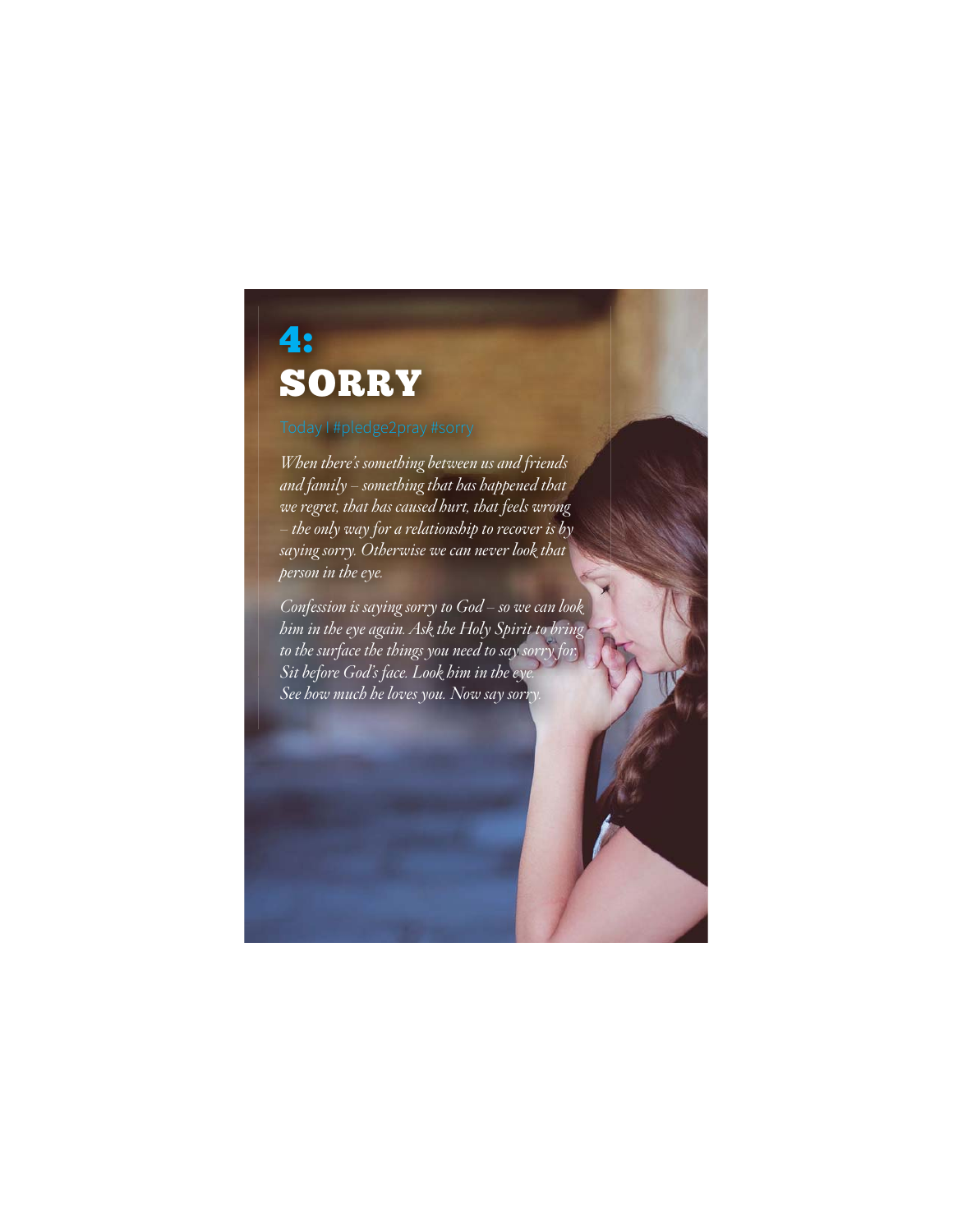#### 5: **OFFER**

#### ر<br>We invite you to #pledge2pray #offer

*We don't have everything God needs. We have everything God wants. That is – ourselves. God doesn't just want money or time, projects or songs – he wants all of us.* 

*This surprises us, because our own view of ourselves is far less than God's view of us. But we are the ones he wants.* 

*Be really honest with God about what you find easy to offer him, and what you hold back . Give him a bit more today.*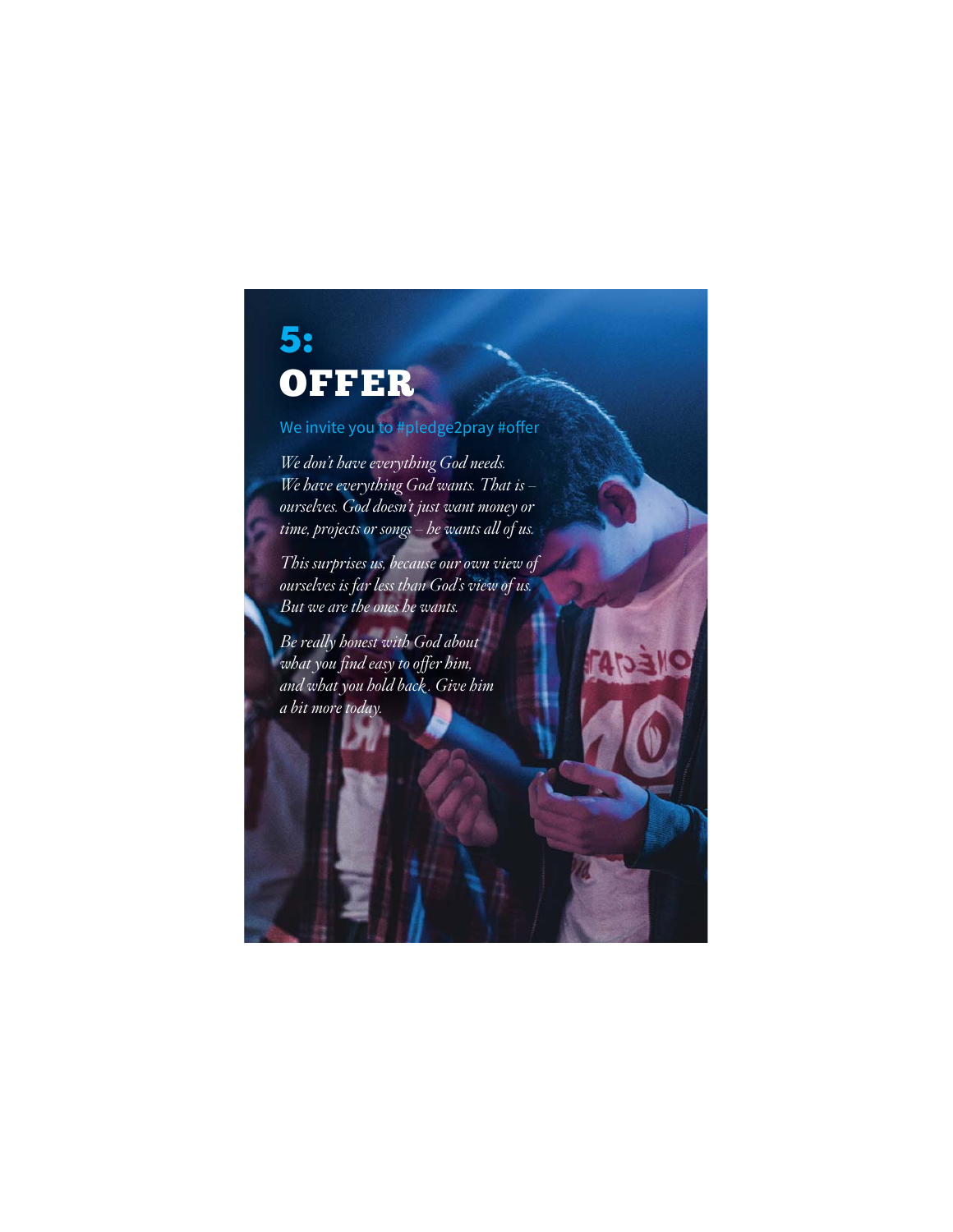*I offer to you* 

Offer prayer for your friends and family.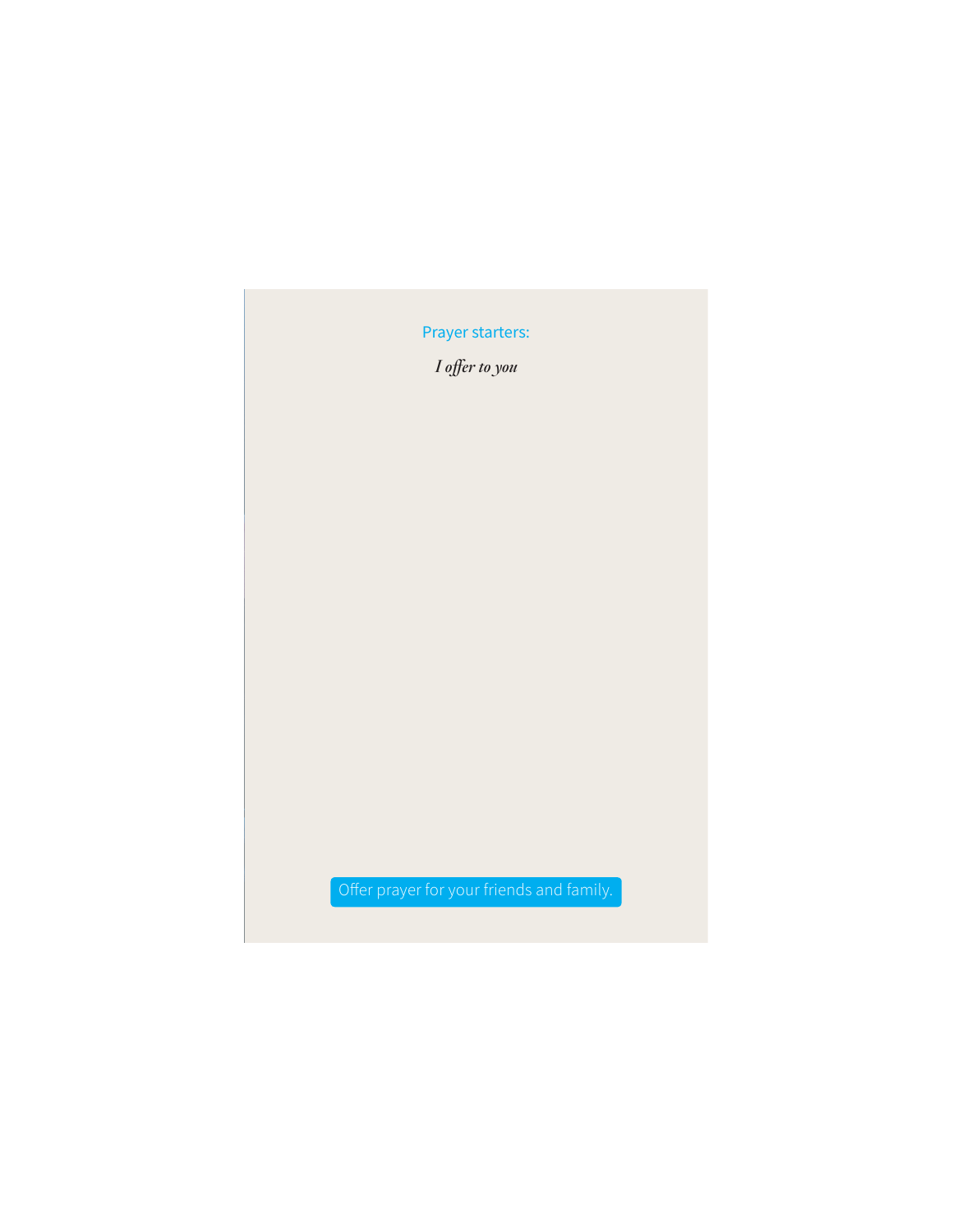### 6: **PRAY FOR**

### -<br>Today I #pledge2pray #Prayfor

*One of the greatest gifts we can give to people is to pray for them. Who has God put on your heart and in your mind to pray for?*

*How does he want you to pray for them? Pray it.*

and and the same of the

on Married with the late annual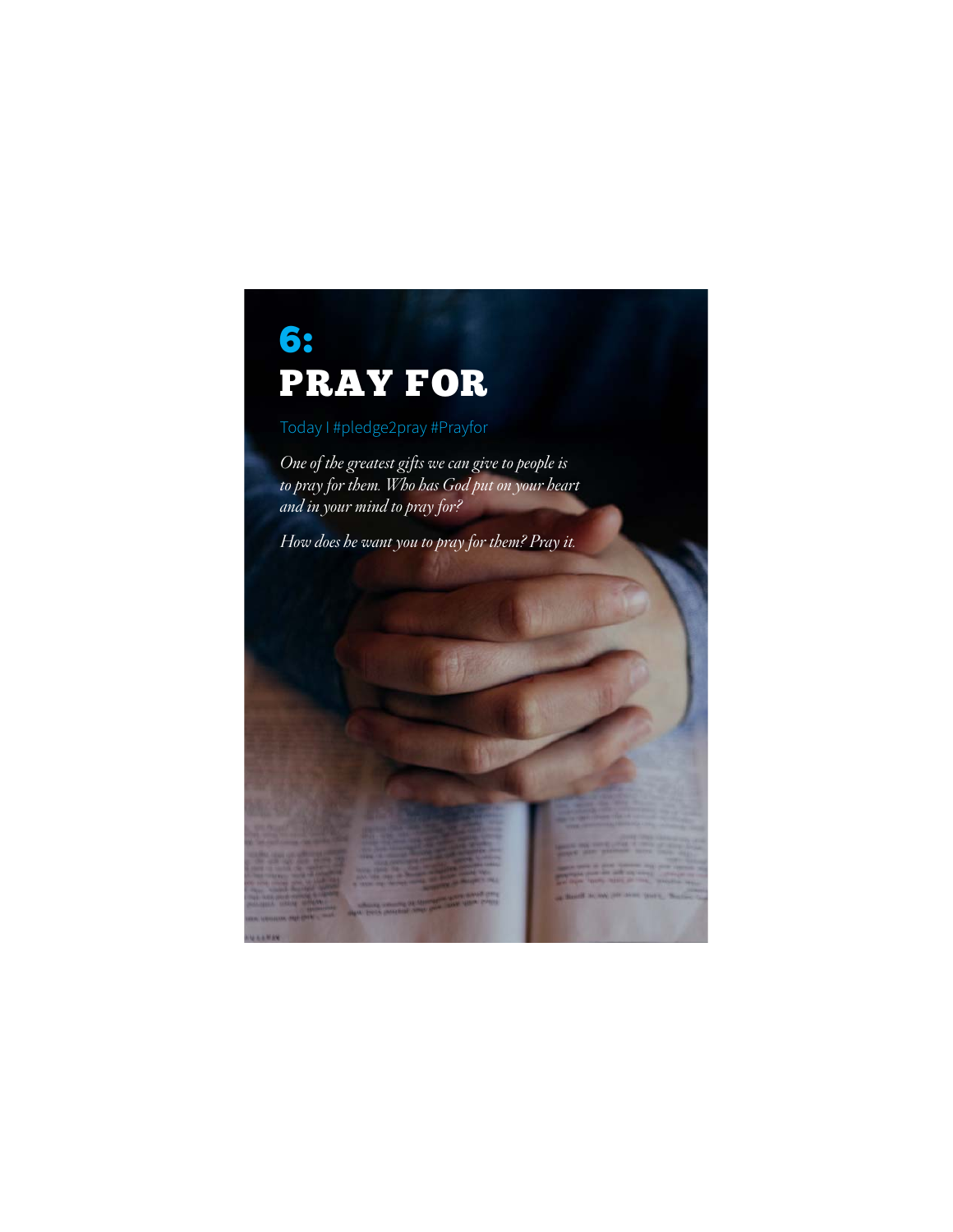*I pray for*

Think of one thing to pray for each of your five family and friends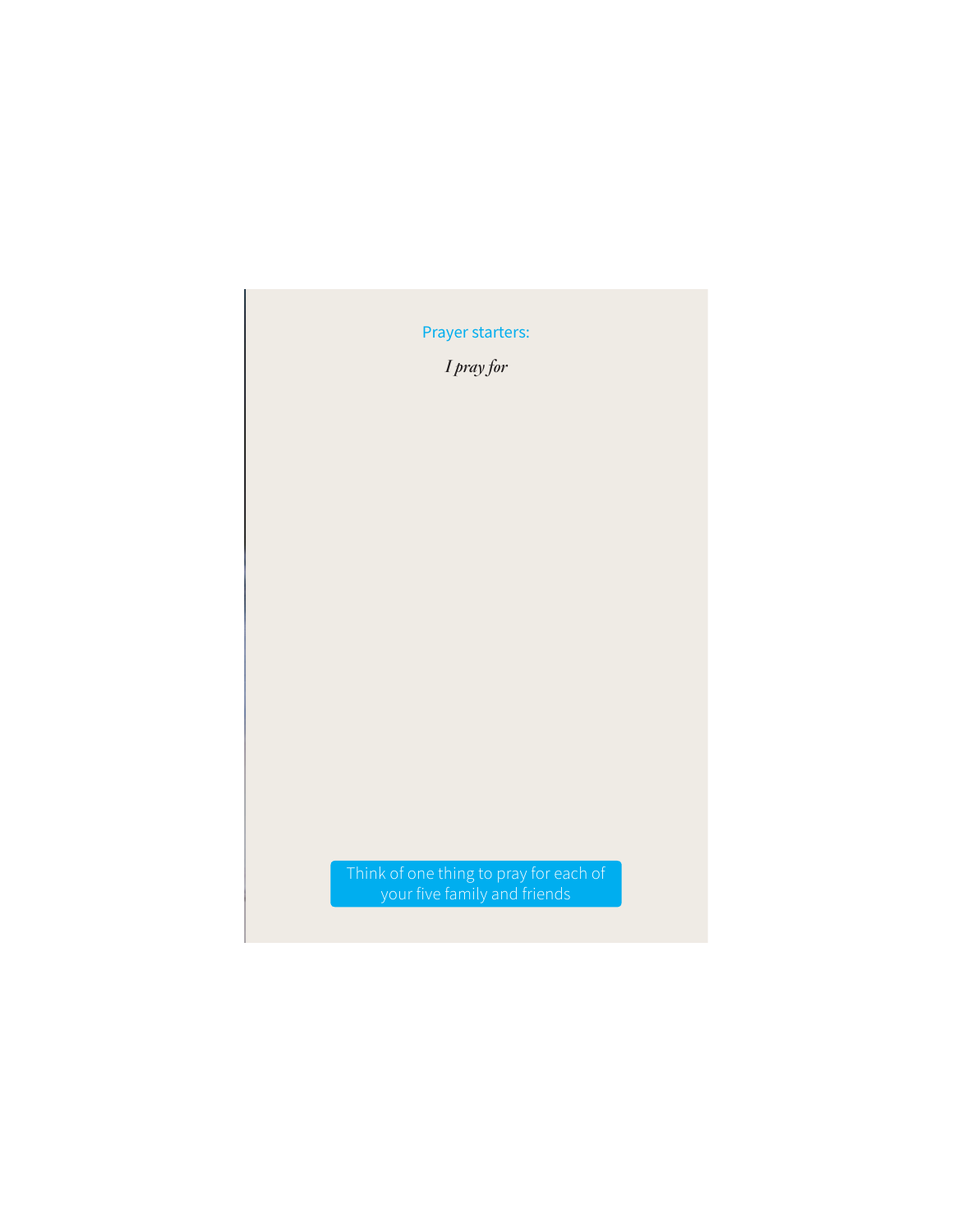*I ask for your help*

#### What will help you pray for your five?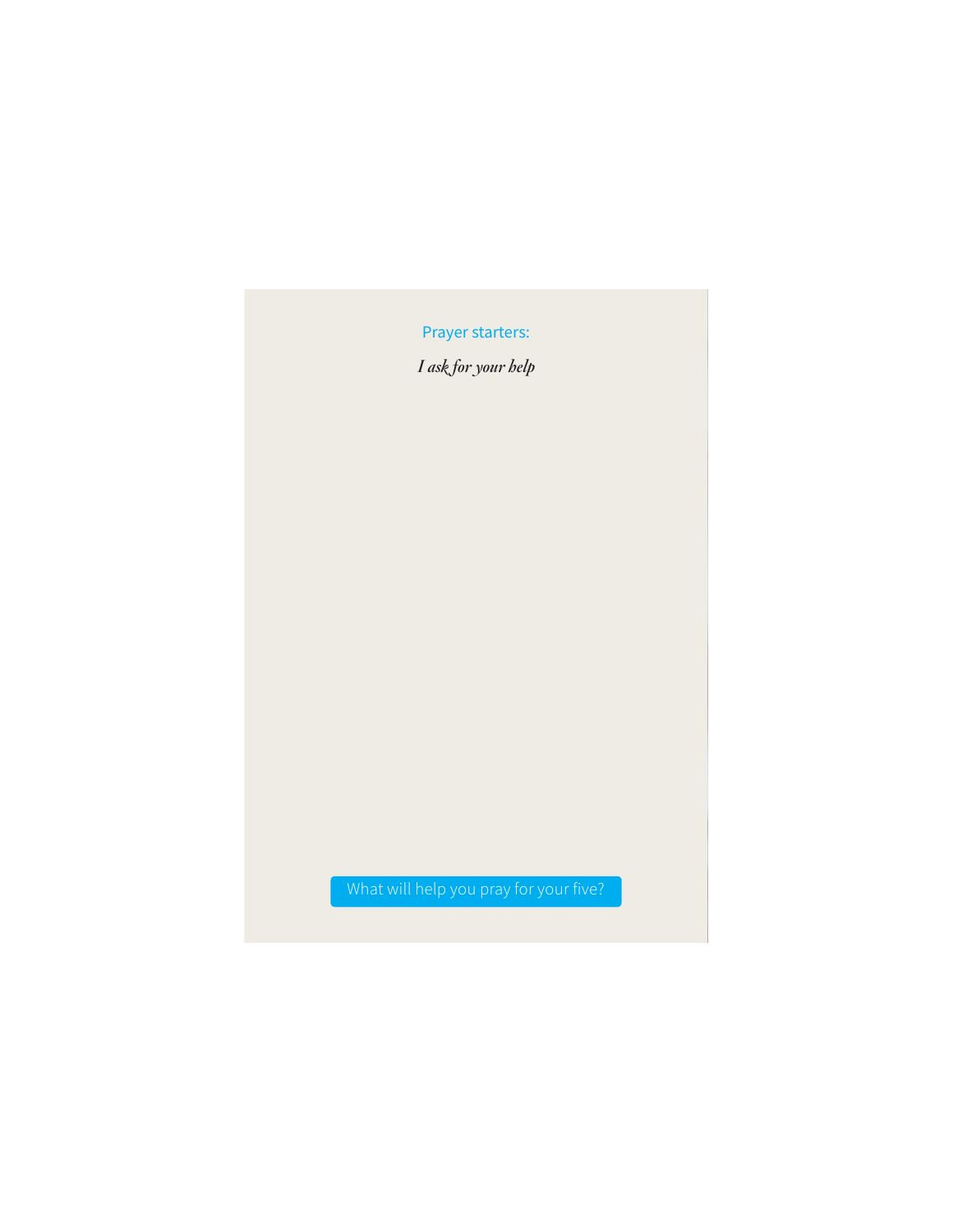# 7:<br>HELP

*We often feel helpless. There is so much change we want to see; in ourselves, in our families and amongst our friends and in the world.* 

*Prayer begins when we come to the only one who can help. He will never leave us helpless. He staked his life on helping us.* 

*What is it you need?*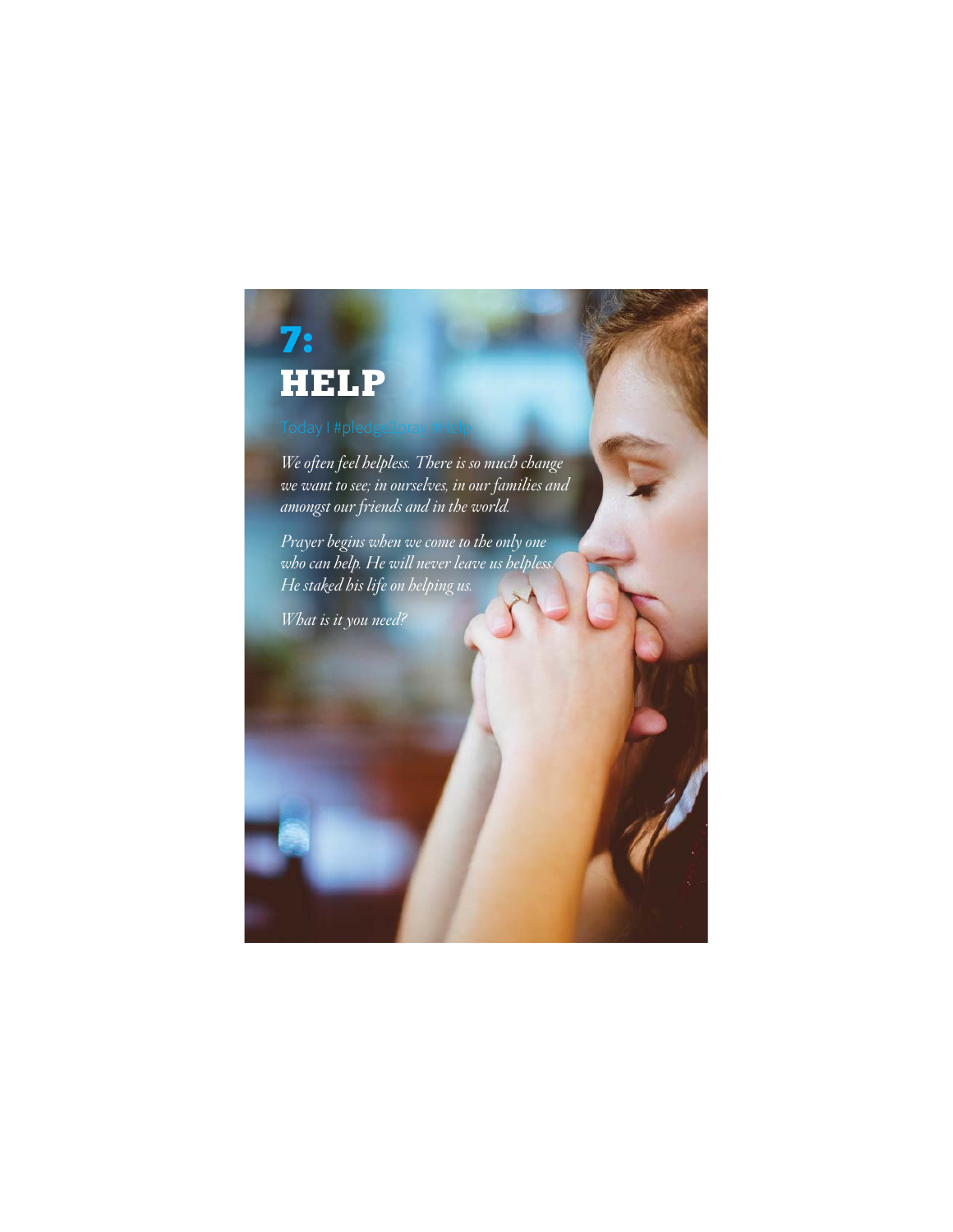# 8:<br>ADORE

ADORE Today I #pledge2pray #adore

*Adoring is more than liking. It is more than thinking someone is nice. It is being biased that they are brilliant.*

*God is utterly biased for you. He is not neutral about you, undecided about you, or waiting to make his mind up you. He not only loves you. He adores you.* 

*How do you feel about him?*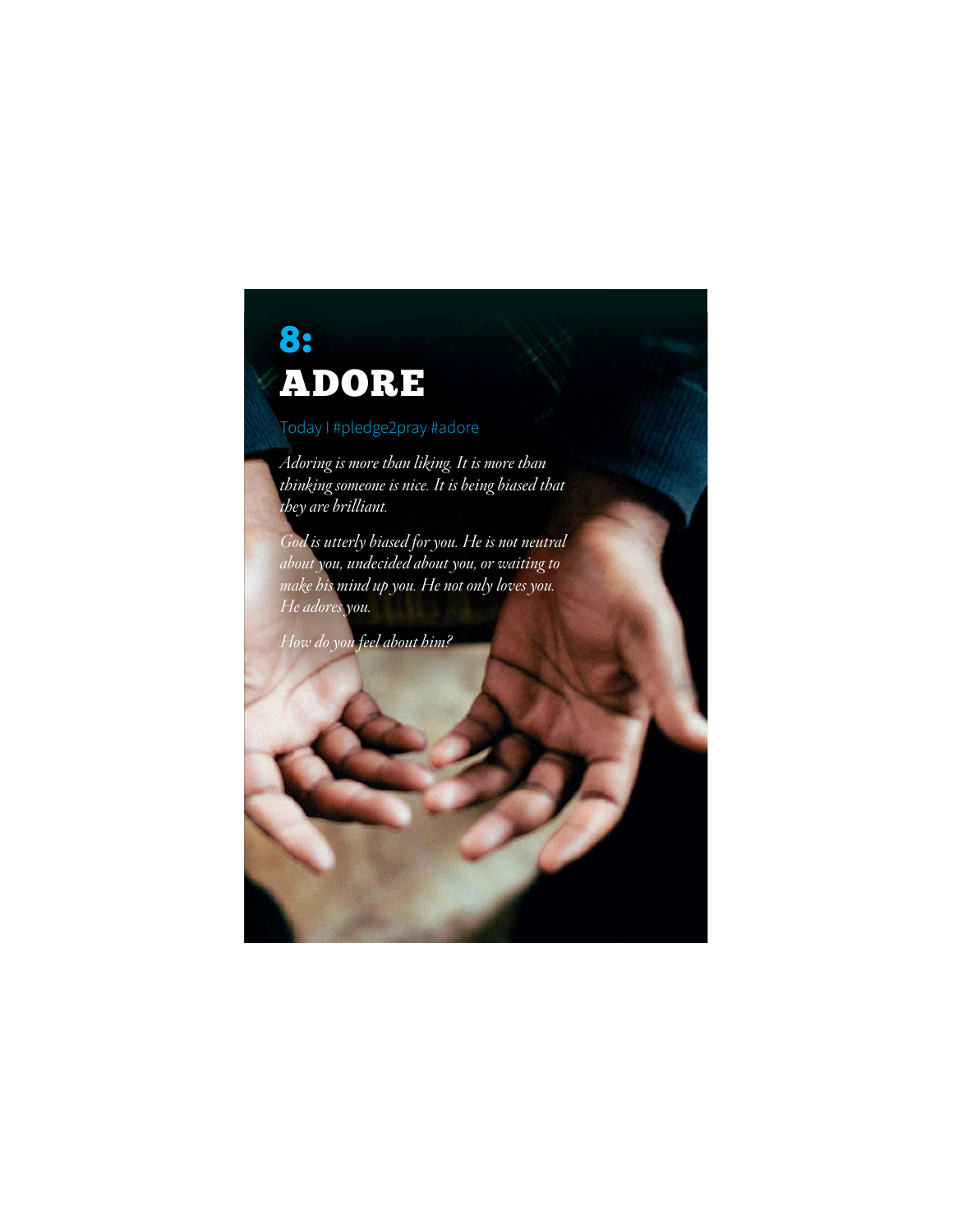*I adore you*

Pray your family and friends will realise how God feels about them!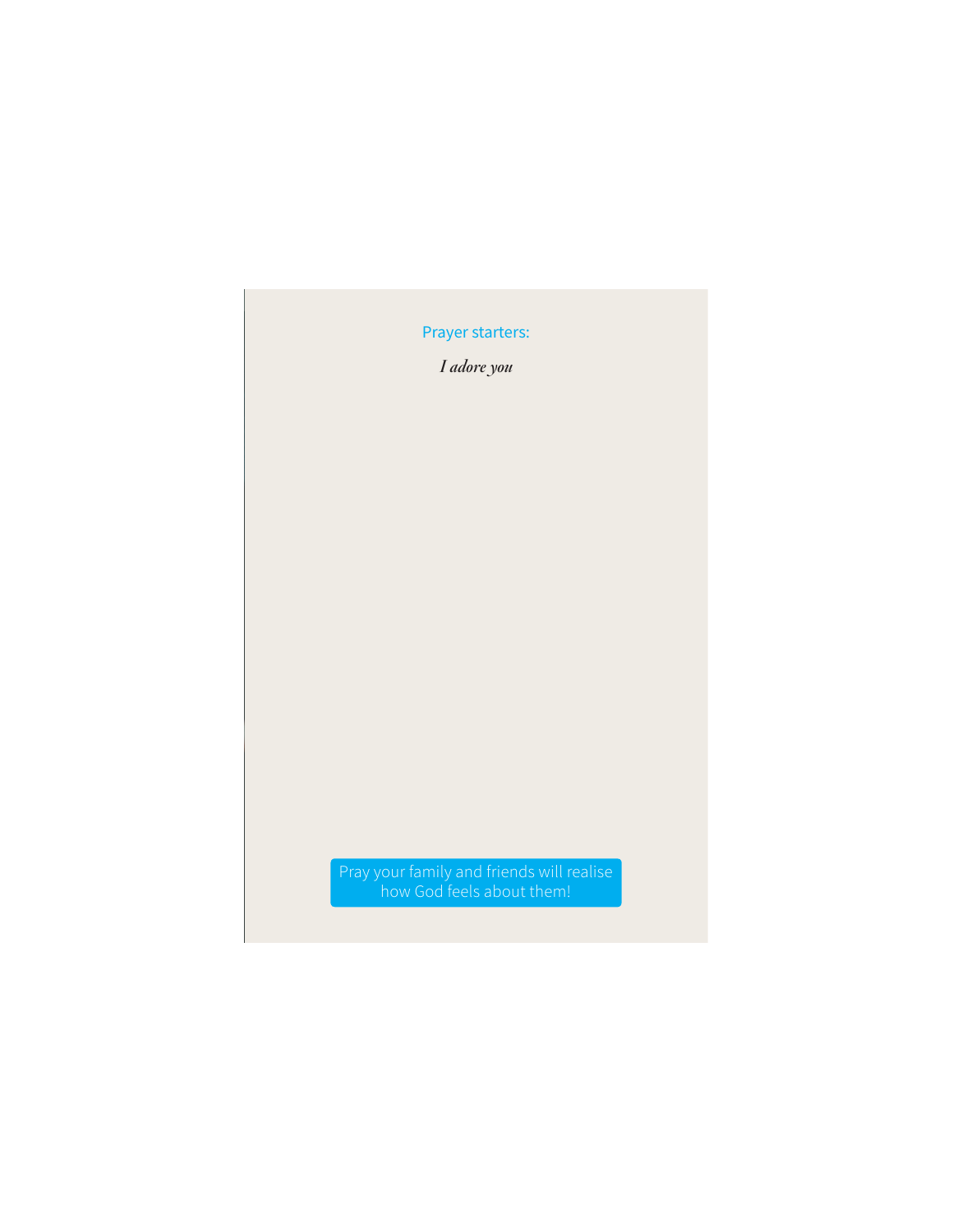*I celebrate…*

Celebrate that God has given you family and friends to pray for.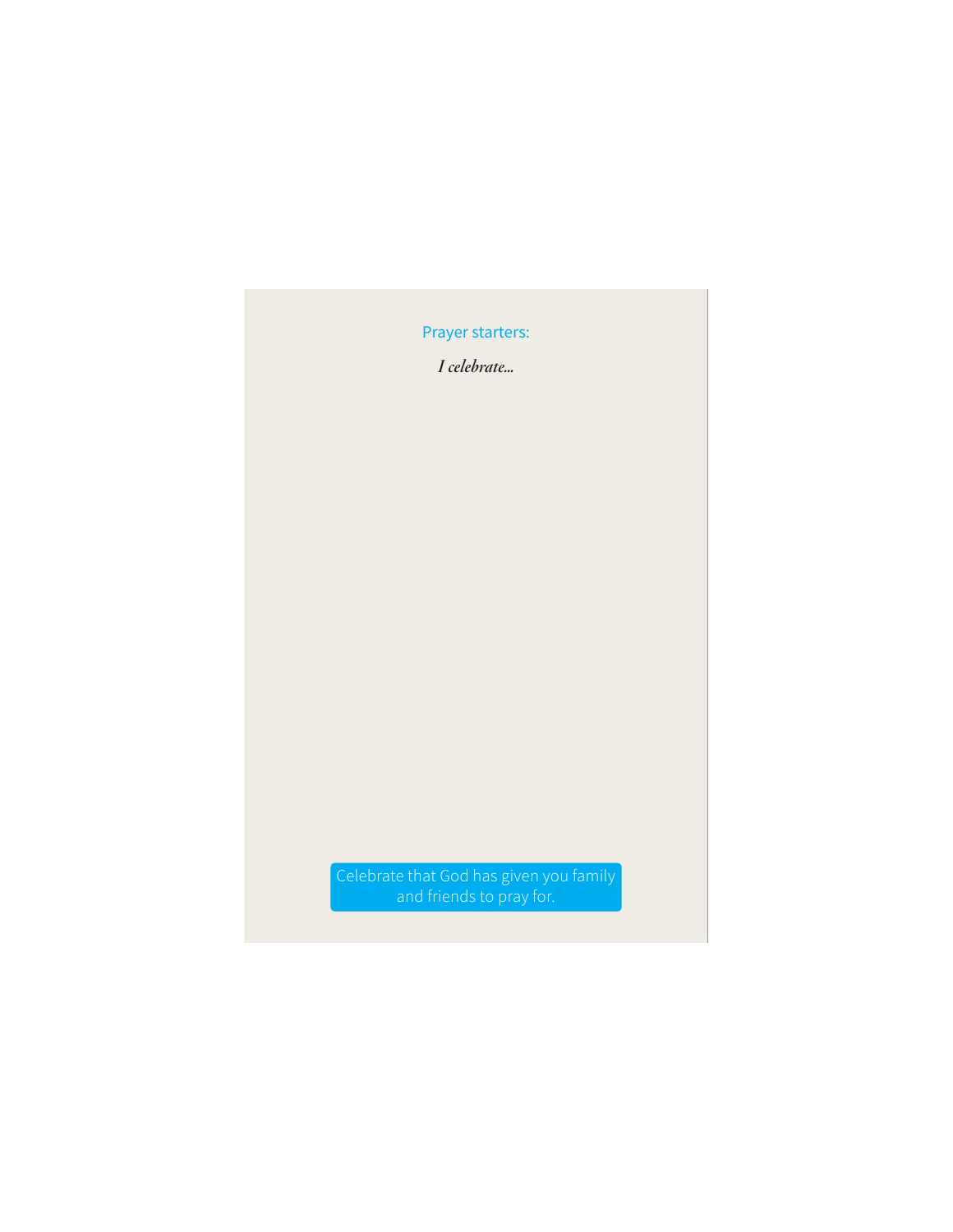### 9: **CELEBRATE**

*To celebrate is to do something that isn't just required or expected. It is to go a bit over the top about someone. To do more than you need. Because, as they say, they're worth it.* 

*God's worth it. But we regularly take it all as a bit standard.* 

*If you were going to celebrate God how would you do it?*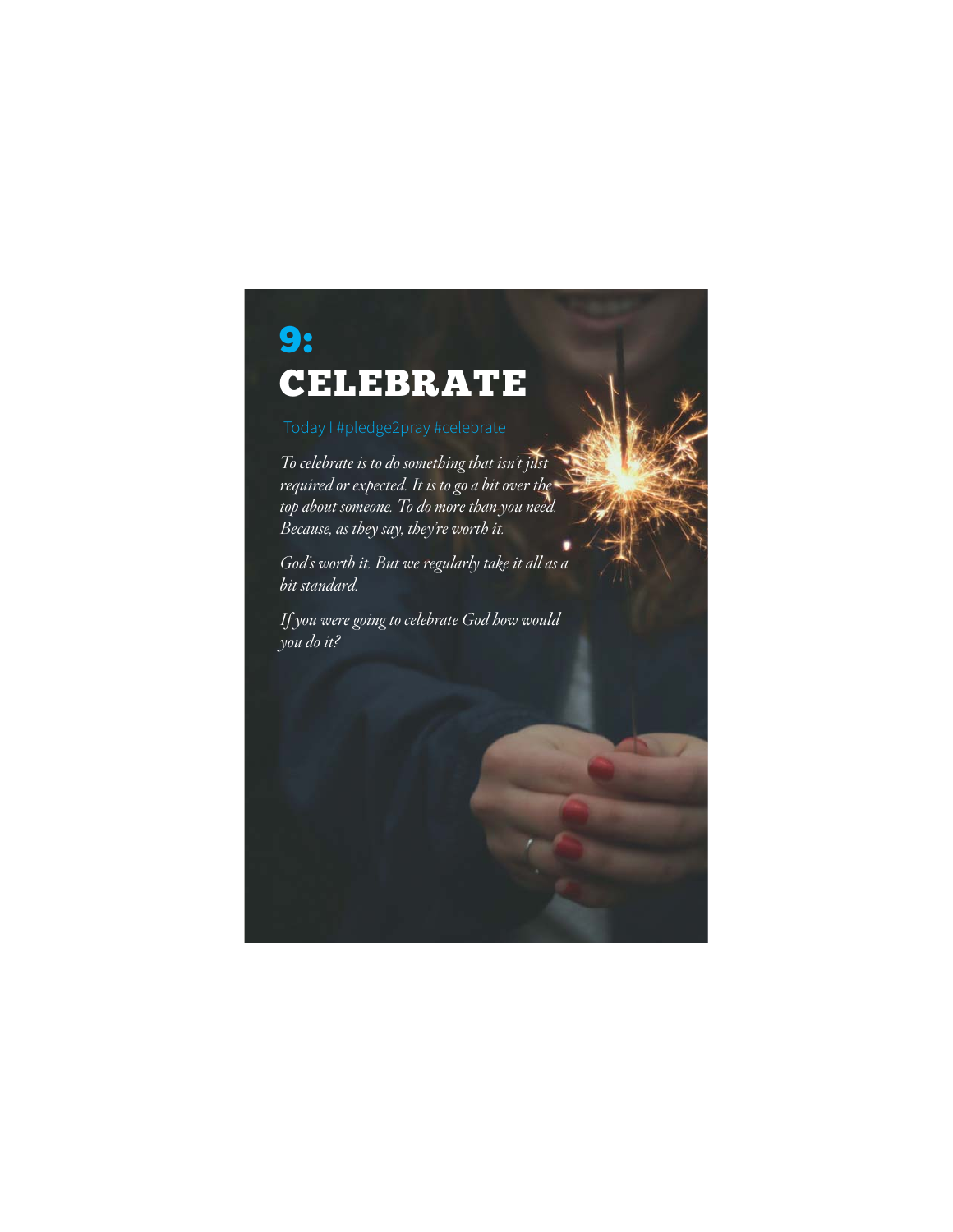# SILENCE

*Revelation 8:1 It's extraordinary 'When he opened the seventh seal' (don't ask ) ' there was silence in heaven for about half an hour.'*

*Our lives very rarely have silence in them. Sound is constant. Many of us can't even go to sleep without background noise.*

*God gives us silence – for us to be present to him and him to us.* 

*Try it. Not for half an hour. Just for three minutes. Go somewhere where you can be alone and put your phone away. Sit or stand. Be aware of God, experience how close he is to you.*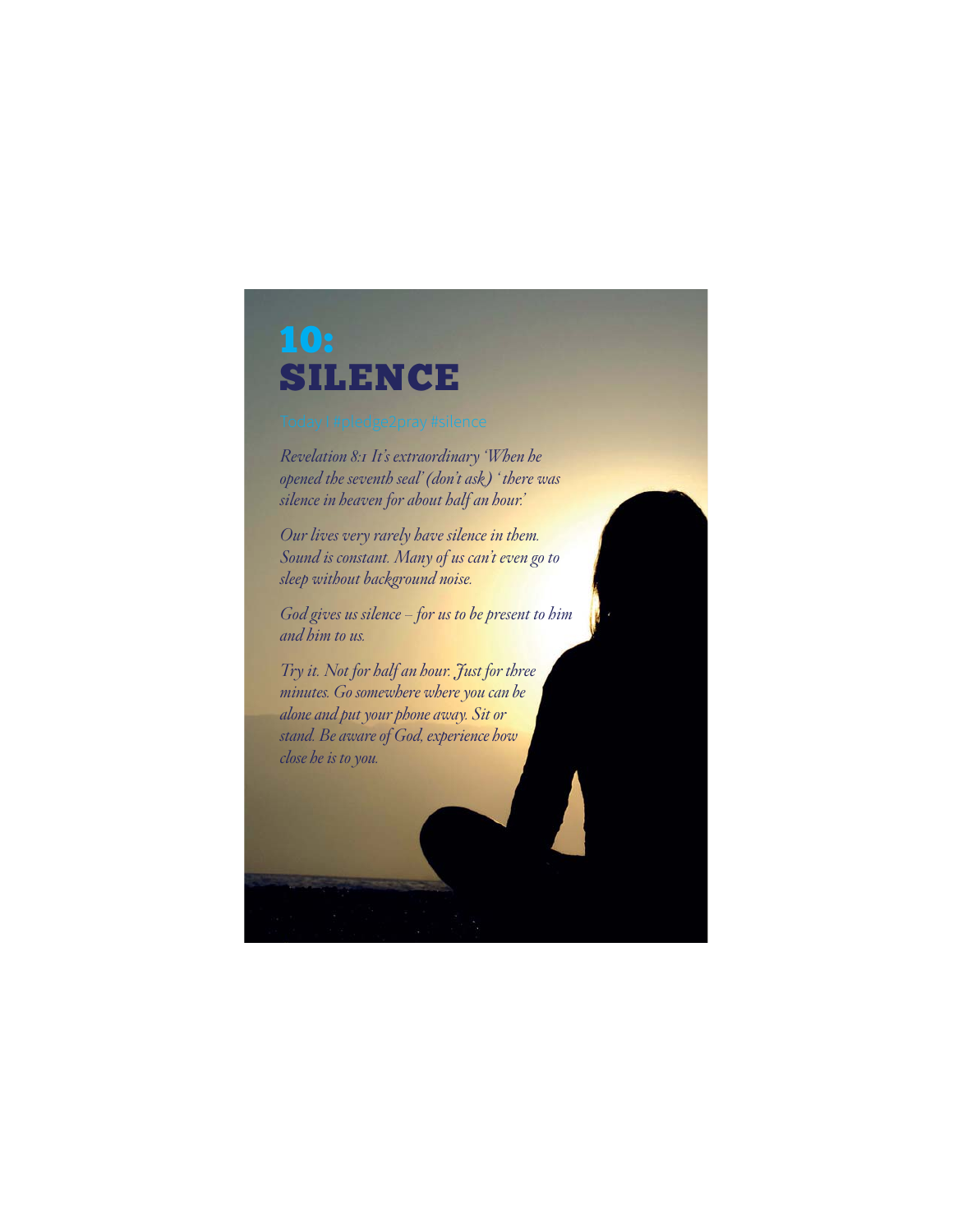*I enter your silence*

Listen to what God might have to say for your five family and friends.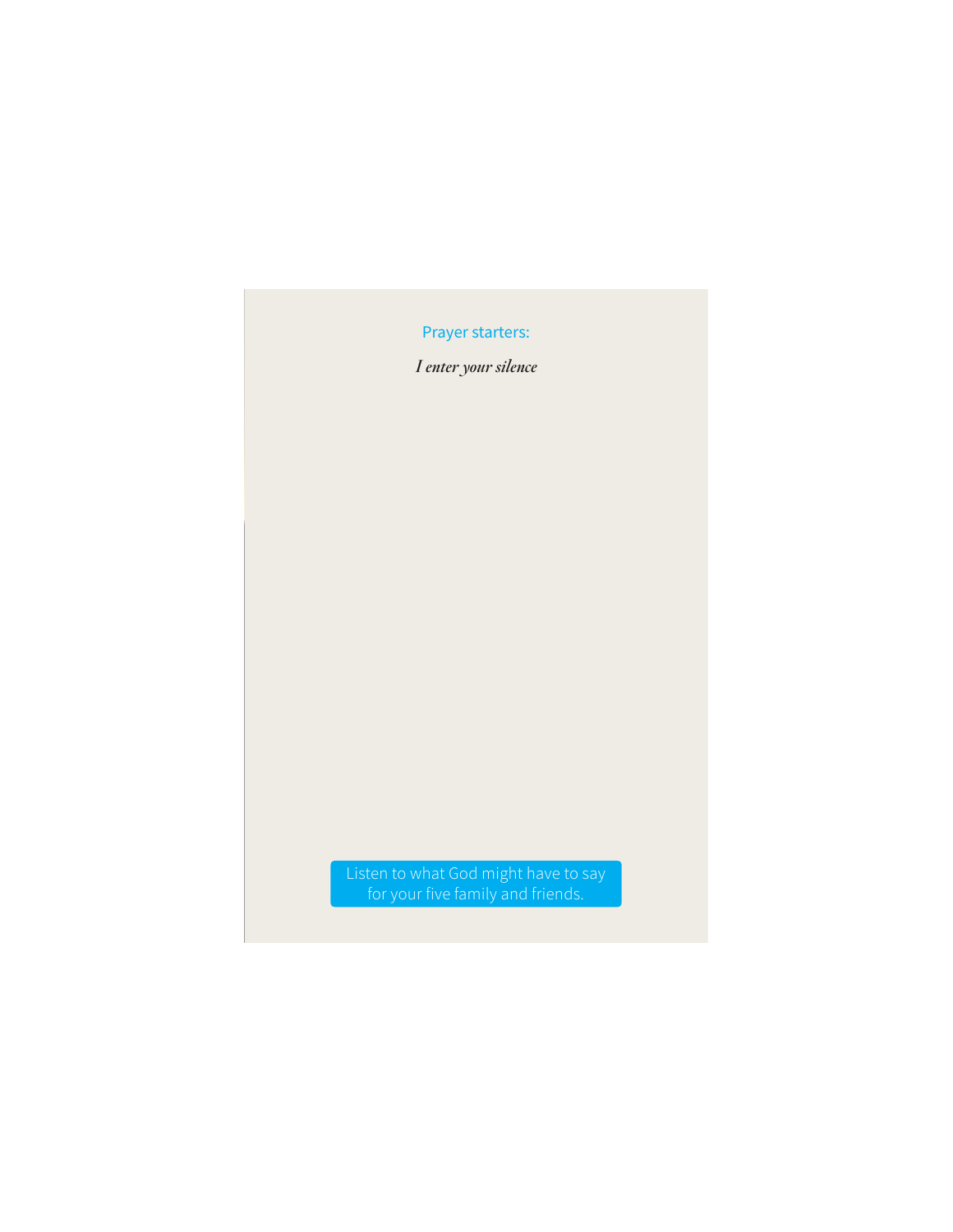#### **11:** THY KINGDOM COME

#### Today I #pledge2pray #ThyKingdomCome

*One of the shockers with Jesus is how quickly he invites us to do things for him in the world.*

*He doesn't wait until we have the qualifications, the experience or the age. He calls us today to work with him. You up for it?*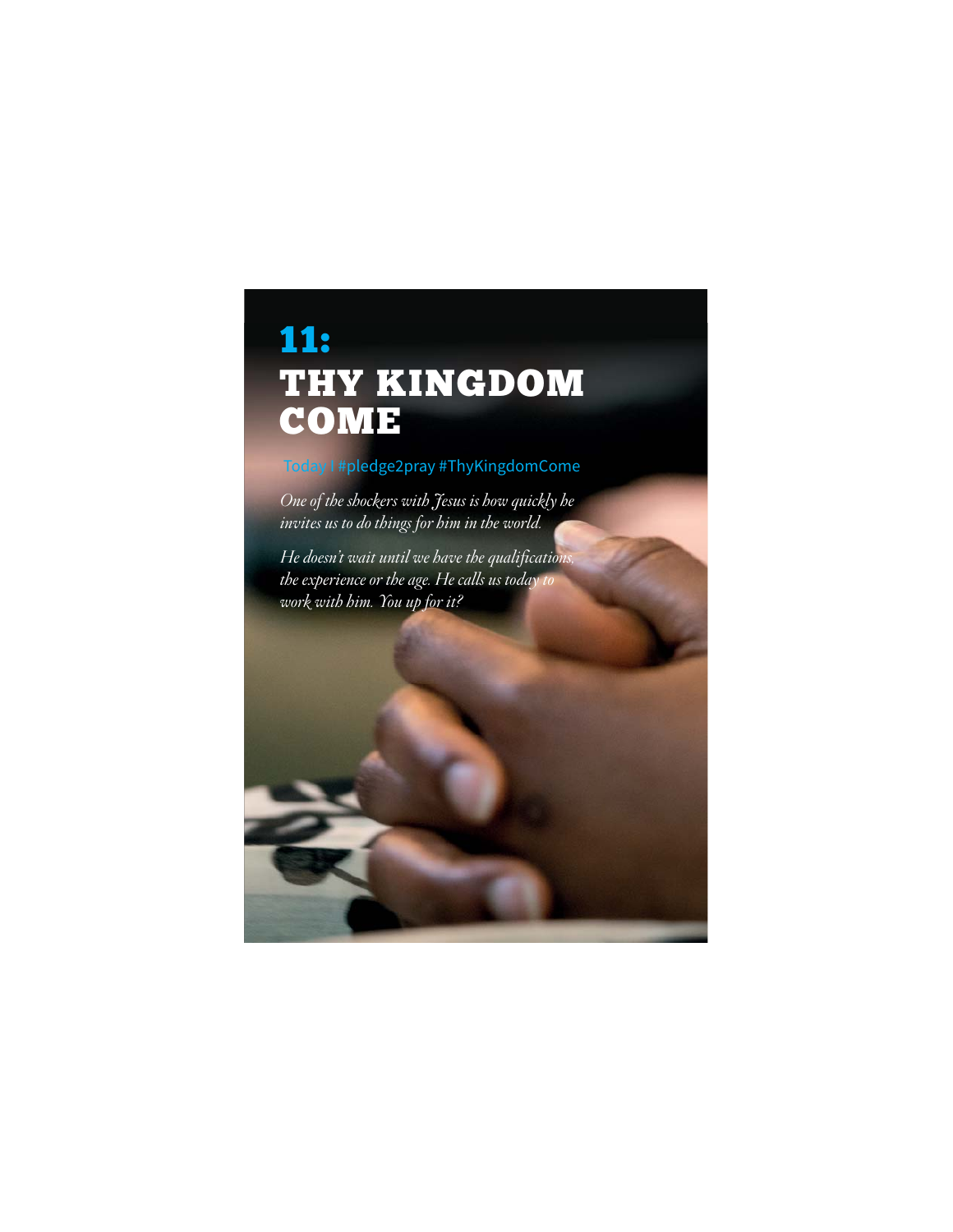*I do this in your Name*

If you're up for it, keep praying the know feet will come with the people will come with the set of the set of the set of the set of the set of the set of the set of the set of the set of the set of the set of the set of the set of the set of the set of th to know Jesus.